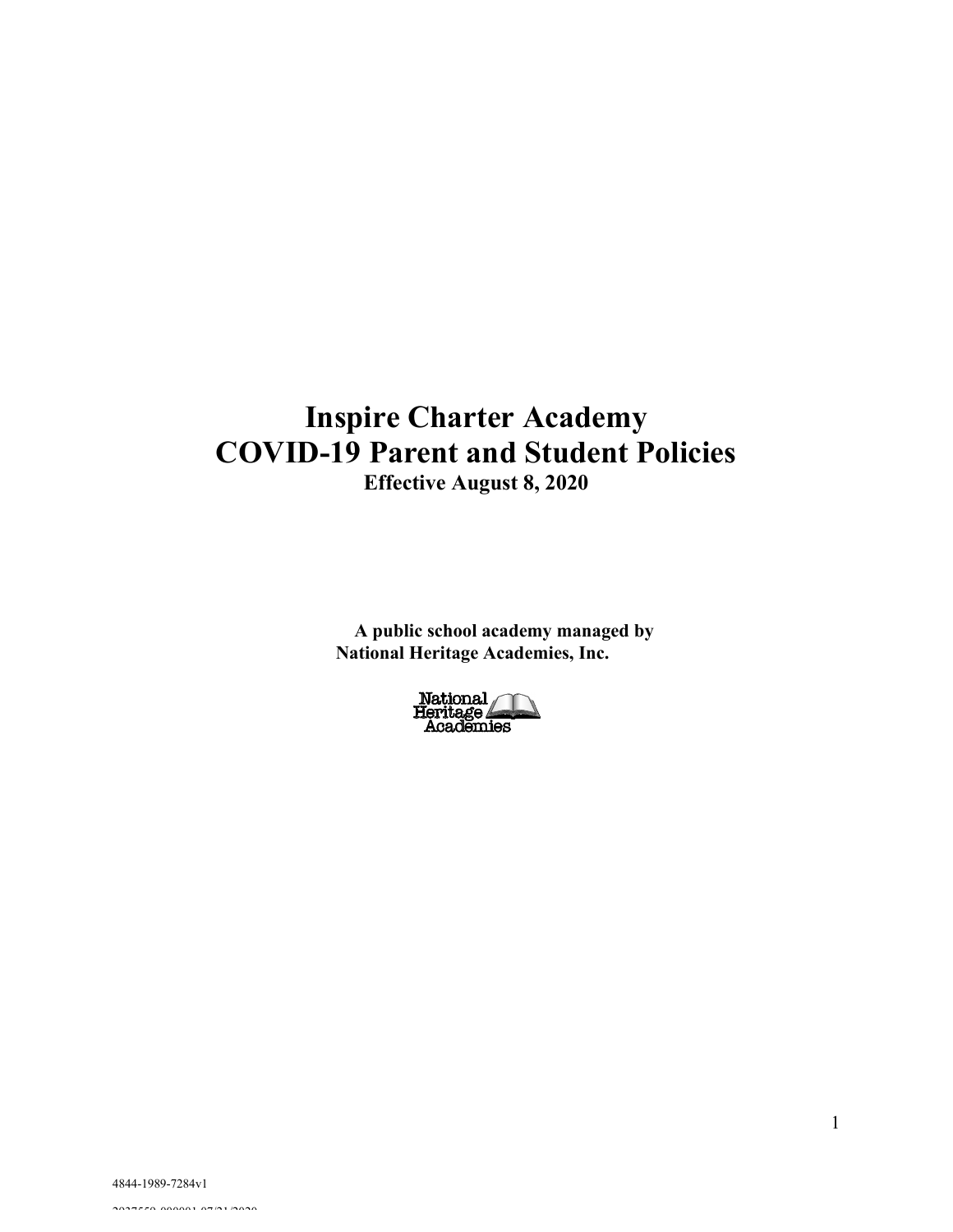#### **Introduction to COVID-19 Parent and Student Policies**

Inspire Charter Academy ("Inspire" or the "School") is committed to protecting the health and safety of its faculty, staff, and students as we move forward with our education mission. Inspire has adopted the Louisiana Department of Education's (LDOE) "Strong Start 2020: School Reopening Guidelines and Resources" and the health and safety standards set forth by the Louisiana Board of Elementary and Secondary Education (BESE) in Bulletin 126, Chapter 41, Sections 4101-4105, and LDOE's and BESE's policies are referenced and incorporated in this COVID-19 Parent and Student Policies. The School has developed these COVID-19 Parent and Student Policies to provide details on the School's policies and procedures during the pandemic and to provide guidance to on how to maintain a safe and healthy workplace and place to educate our students. These policies supplement the Parent and Student Handbook until further written notice is provided by the School. To the extent these policies contradict any existing provision of the Parent and Student Handbook, the provisions of these COVID-19 Parent and Student Policies control.

This COVID-19 Parent and Student Policies contains the following policies and sections:

- 1. General Reminders and Rules
- 2. Mandatory COVID-19 Temperature Check Policy
- 3. Student COVID-19 Isolation Room and On-Campus Quarantine Policy
- 4. School Health and Safety Policy
- 5. COVID-19 Return to School Policy
- 6. COVID-19 Virtual Learning Policy
- 7. Acknowledgment of Receipt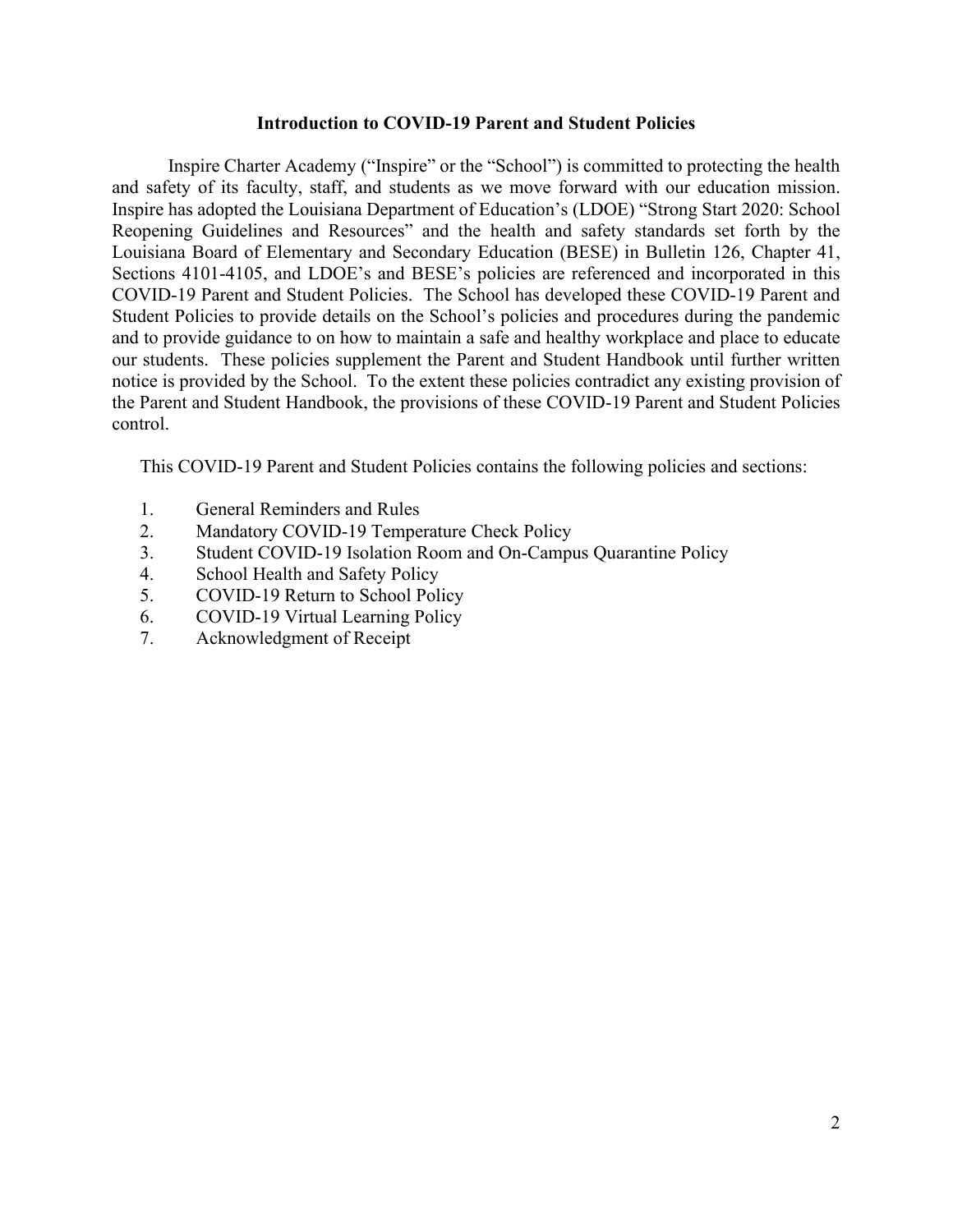# **1. General COVID-19 Related Reminders and Rules**

As we move forward toward a return to campus, the School asks that you keep the following in mind:

- Each student has a major role and responsibility in how we work and how we behave in the community as we navigate our daily activities.
- We are all in this together and, regardless of the new normal, we will move forward together.
- All rules and guidelines, including those in these Policies, are subject to change, even daily, as we assess the School, our students, and ongoing events.
- The requirements herein are designed to mitigate the speed of COVID-19 and create a safe and healthy environment. No requirement or plan guaranties that individuals will not contact COVID-19.

The following general rules are covered throughout these Policies and should be observed at all times. These rules are subject to change as information about the pandemic continues to develop and evolve.

- 1. If you test positive for, are diagnosed with, or exhibit symptoms of the COVID-19 virus, STAY HOME and do not report to school. Notify Inspire via email at 87.lpayne@nhaschools.com or by phone at 225.356.3936, who will provide you with guidance on the next steps to take consistent with your circumstances. Your return to school will be determined by the timelines set in Inspire's COVID-19 Student Return to School Policy.
- 2. Practice safe behavior, which includes social distancing, wearing a face mask or covering at all times while on campus inside the School facility to the greatest extent possible for all adults and students in  $3<sup>rd</sup>$  grade or above, unless they have breathing difficulties, practicing good hand hygiene, and keeping your workspace clean and disinfected.
- 3. The School has adopted and follows all minimum requirements established by the Board of Elementary and Secondary Education (BESE) including Health and Safety standards set forth in Bulletin 126, Chapter 41, § 4101-4105 (BESE Policy) and further set-forth in the Louisiana Department of Education, "Strong Start 2020: School Reopening Guidelines and Resources."
- 4. Class size and all group gatherings will be limited to no more than the maximum meeting size allowed by BESE Policy and will require the meeting room to be the appropriate size to allow for social distancing. The maximum group size that may convene indoors, in a single room or outdoors is: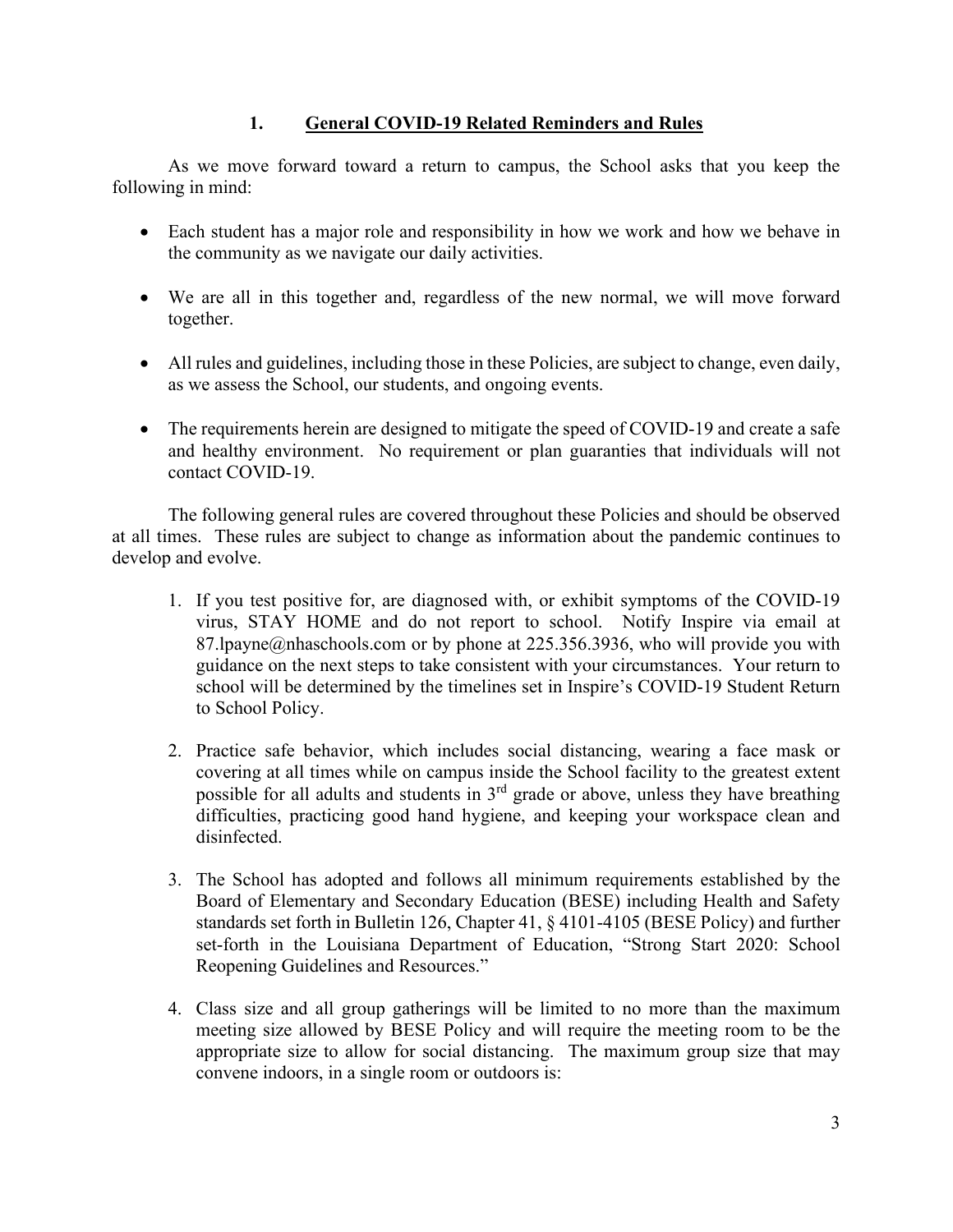| Emergency<br><b>Declaration Status</b> | Capacity       |
|----------------------------------------|----------------|
| Phase 1                                | 10 individuals |
| Phase 2                                | 25 individuals |
| Phase 3                                | 50 individuals |

- 5. Hand sanitizer will be prominently positioned throughout the School. To practice good hand hygiene, you are asked to wash or sanitize your hands upon entering campus, after using the restroom, before and after eating, before and after using outdoor equipment, before exiting the campus and every two hours throughout the school day.
- 6. Inspire has upgraded its janitorial services consistent with cleaning and disinfecting practices outlined by the CDC and OSHA. The School has also upgraded its HVAC filter systems, where possible.
- 7. When moving about the campus, yield and step back from others, where possible to maintain a minimum space of six feet or more from another individual.
- 8. To the greatest extent possible, at entry and exit points at the School, students should limit crowding and maintain maximum group sizes and physical distance recommendations.
- 9. Common areas will be highly restricted. Students should not congregate with others in common areas; and should not share food, plates, cups, or utensils.

The following rules will apply to visitors. If you observe any visitor on campus not observing the rules below, the School asks that you report the situation to a member of the Inspire staff immediately.

- 1. Visitors (i.e., parents, volunteers, non-essential visitors) excluding Essential Visitors (individuals who must enter schools to conduct visits in accordance with Louisiana law or policy) will not be permitted on campus for the 2020-2021 school year.
- 2. Essential vendors (i.e., security, housekeeping, emergency repair services, and dining) and Essential Visitors will be permitted on campus but will be required to follow specific health and safety protocols, including wearing a face mask or covering at all times, practicing social distancing, and practicing hand hygiene. Essential vendors and Essential Visitors will also be required to complete daily COVID-19 screening including temperature checks by Inspire nurses or designees.
- 3. Each visitor will be required to answer COVID-19 screening questions about their current health and submit to a temperature scan. Inspire will log their visit and compliance with this protocol.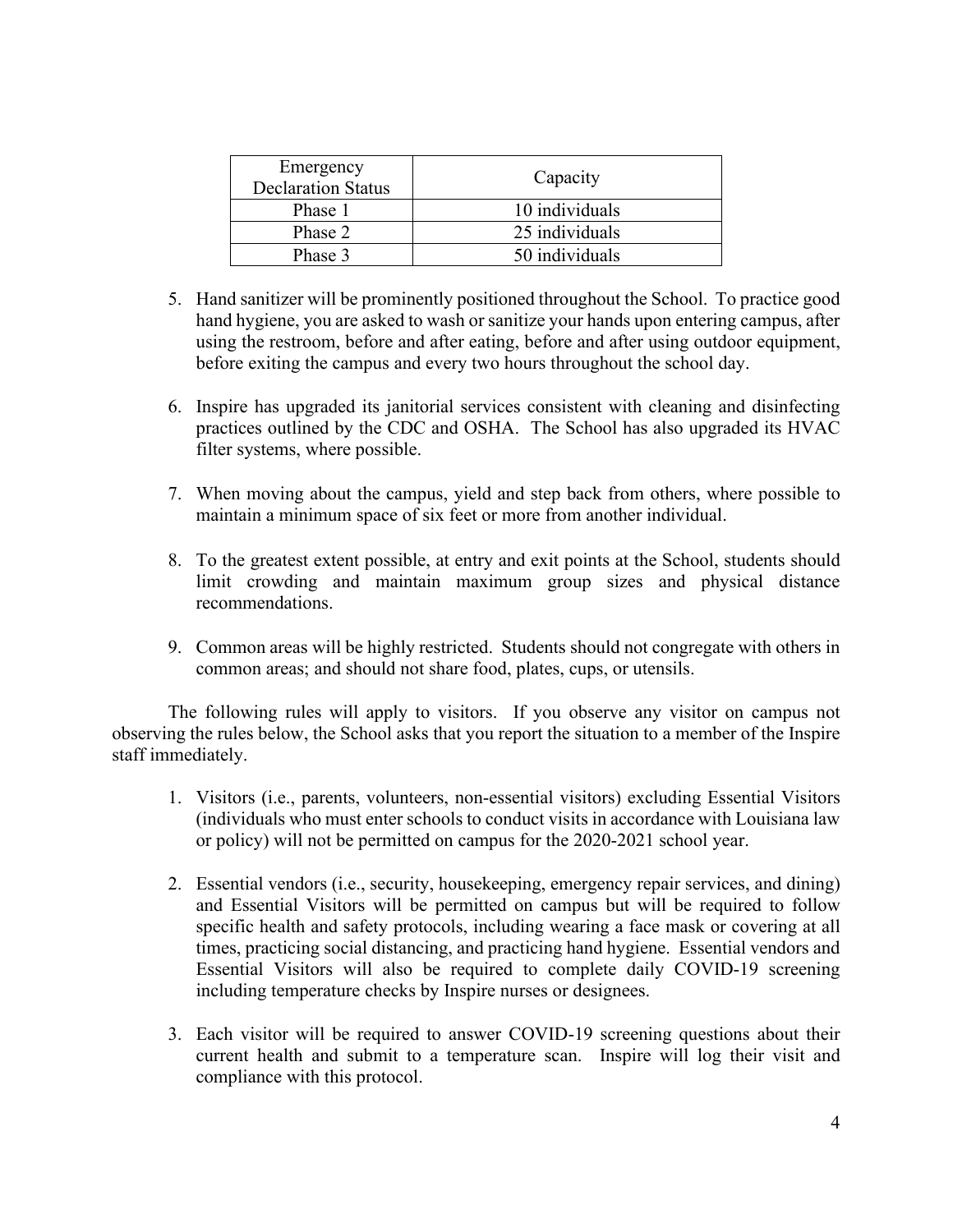4. All outside delivery personnel must wear a face mask or covering to enter campus and must leave all packages, where applicable, in the foyer at the main entrance.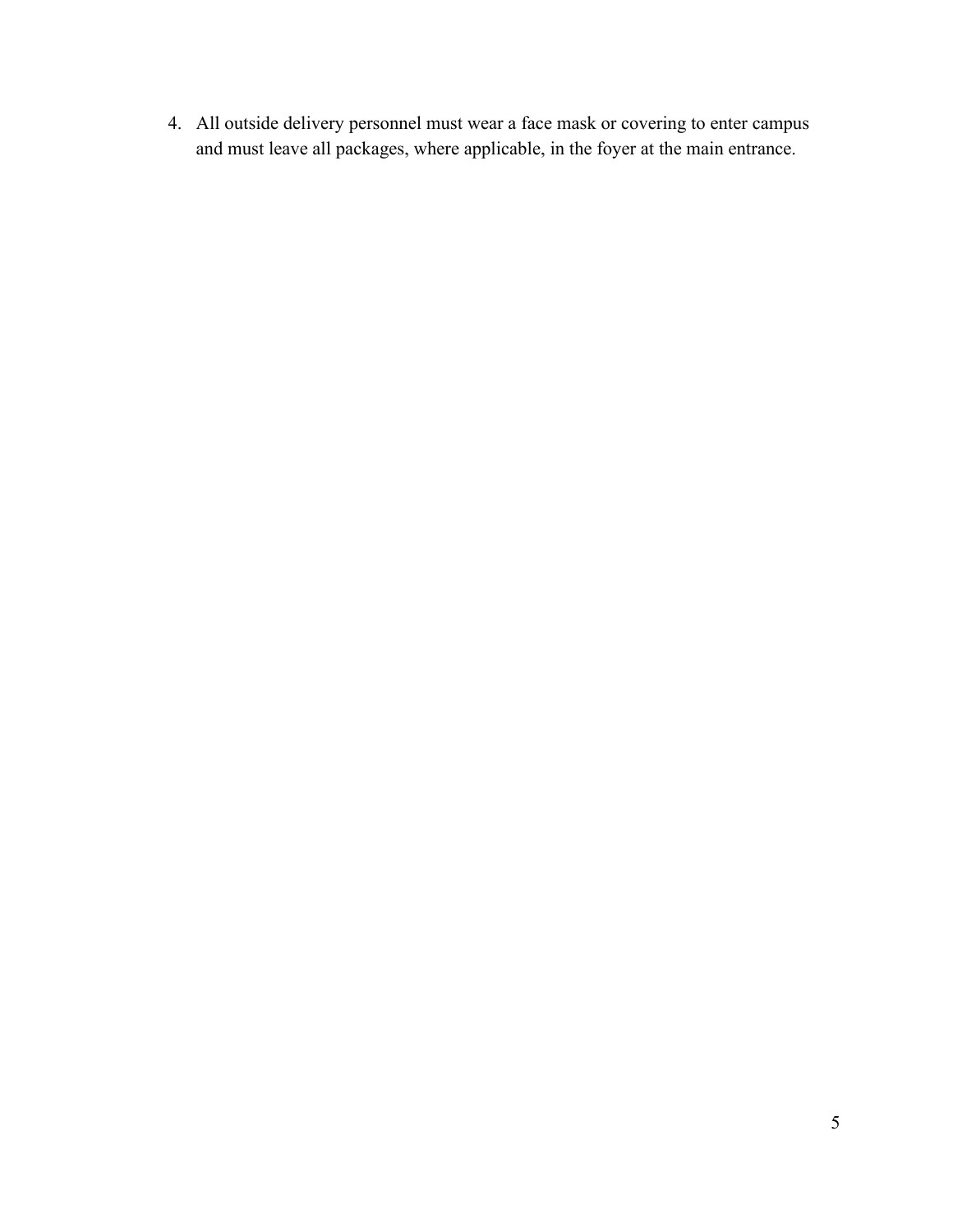## **2. Mandatory COVID-19 Temperature Check Policy**

Students shall undergo daily onsite temperature checks as a requirement for continued presence on campus.

#### COVID-19 Reporting

Pursuant to guidance published by the CDC, all Inspire students must report the following to Inspire immediately:

- 1. A positive COVID-19 PCR-RT test
- 2. A confirmed diagnosis of COVID-19 by a healthcare provider
- 3. Exposure to someone, including a family member, with a confirmed diagnosis or positive test for COVID-19
- 4. Exposure to someone, including a family member, who was exposed to someone with a confirmed diagnosis of COVID-19.

A student who reports being exposed to someone with a confirmed diagnosis or positive test for COVID-19; confirmed diagnosis of COVID-19; or positive COVID-19 test will be required to quarantine away from School but may participate in the distance learning program if they are able. The student must keep Inspire updated on any change in their condition, including improvement or worsening of the originally reported symptoms or any new symptoms. Inspire will coordinate with the student as to when they may safely return to school based on information the student provides and related considerations in accordance with Inspire's Student Return to School Policy.

A student who reports exposure to someone who was exposed to someone with a confirmed diagnosis of COVID-19 may be required to either follow certain protocols in continuing to report to campus or quarantine away from school. Inspire will coordinate with the student as to the safest practice, depending on the situation.

#### Onsite COVID-19 Temperature Checks

Inspire will be conducting daily temperature checks of all students.

All student temperature checks will be conducted by Inspire nurses or their designee using an infrared no-touch temperature scanner. Inspire nurses or their designee will be required to don appropriate personal protective equipment ("PPE") during temperature checks to maintain their health and safety and the health and safety of those students being scanned.

Inspire will not record any student's temperature but will note whether a student has a temperature of 100.4° F or higher, the temperature identified by the CDC as a symptom of COVID-19. A student with a temperature of 100.4° F or higher will be directed to report to Inspire Isolation Room which is located in the room formerly known as the parent room immediately for further evaluation.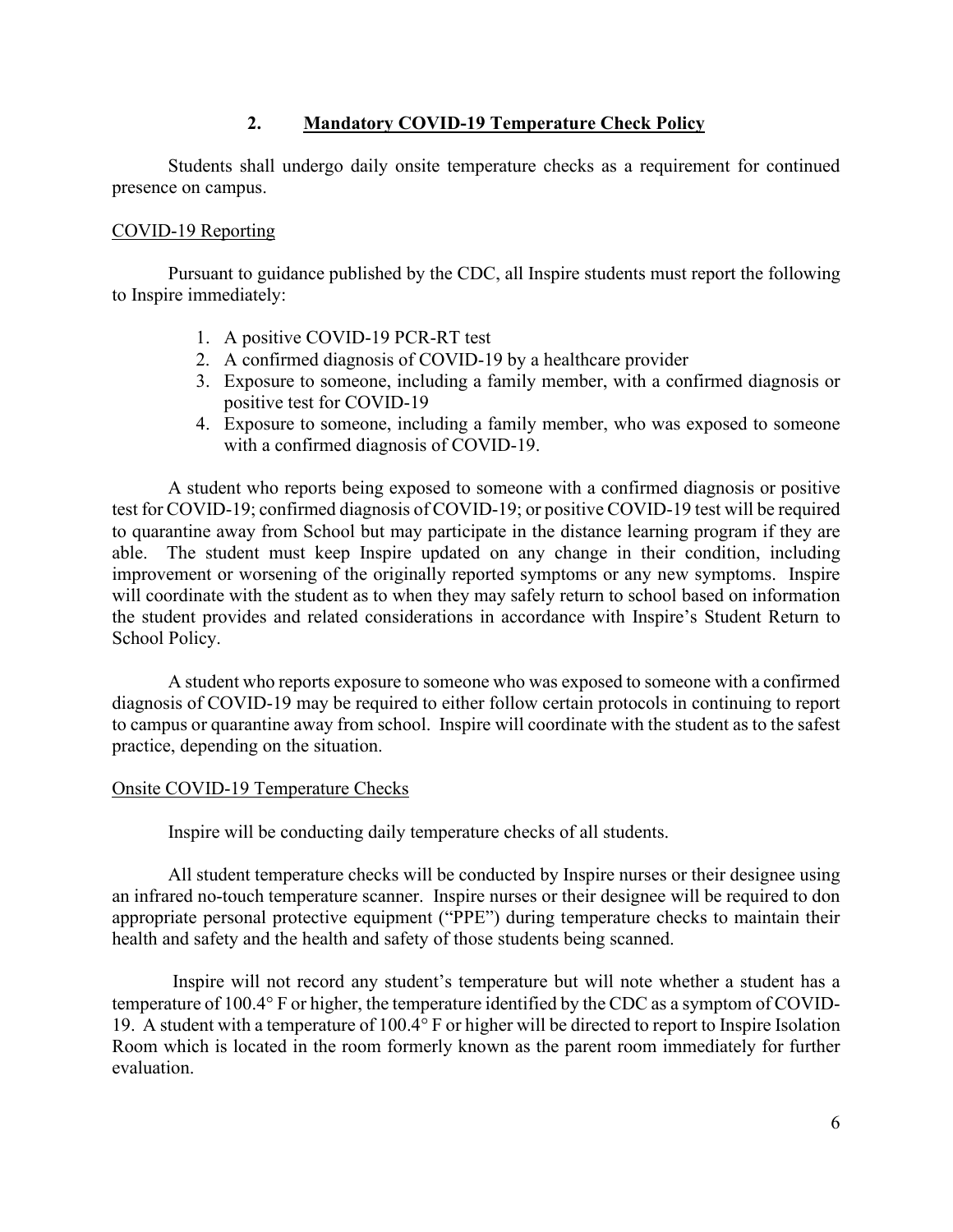#### Experiencing Symptoms While on Campus

A student who reports experiencing any of the symptoms listed above while on campus shall inform a member of the Inspire staff and report to the School's Isolation Room, which is located in the room formerly known as the parent room, immediately. That student will be temporarily quarantined for further evaluation. A student presenting with two (2) or more symptoms of COVID-19 will be sent home. The student's parent and/or caregiver will be notified immediately and must pick up the student within one (1) hour of being provided notice. Parents and/or caregivers will be required to provide backup contact information and the phone numbers for such a scenario. Inspire will coordinate with the student as to when they may safely return to school based on information the student provides and related considerations in accordance with Inspire's Student Return to School Policy.

#### Contact Tracing

A student who reports testing positive for, being diagnosed with, experiencing the symptoms of, or being exposed to COVID-19, and who is required to quarantine pursuant to this policy, must complete a COVID-19 questionnaire within 24-hours of notice, or as soon as possible. That questionnaire will ask the student to disclose applicable dates related to their testing positive for, being diagnosed with, experiencing the symptoms of, or being exposed to COVID-19, which will assist Inspire in determining when the student may safely return to school. That questionnaire will also ask the student to prepare a list of all Inspire students and students with whom they came in contact (within about 6 feet) in the 48 hour period prior to taking the positive COVID-19 test, being diagnosed with COVID-19, or the onset of COVID-19 symptoms. Inspire will notify listed students and employees of their potential exposure to COVID-19 but will not disclose the student's name to employees and other students. Inspire will also notify the Louisiana Department of Health.

#### Cleaning

Once a student reports testing positive for, being diagnosed with, experiencing the symptoms of, or being exposed to COVID-19, Inspire will promptly clean and disinfect all surfaces, including equipment and supplies, in the student's classroom, as well as any common areas that the student may have used or visited.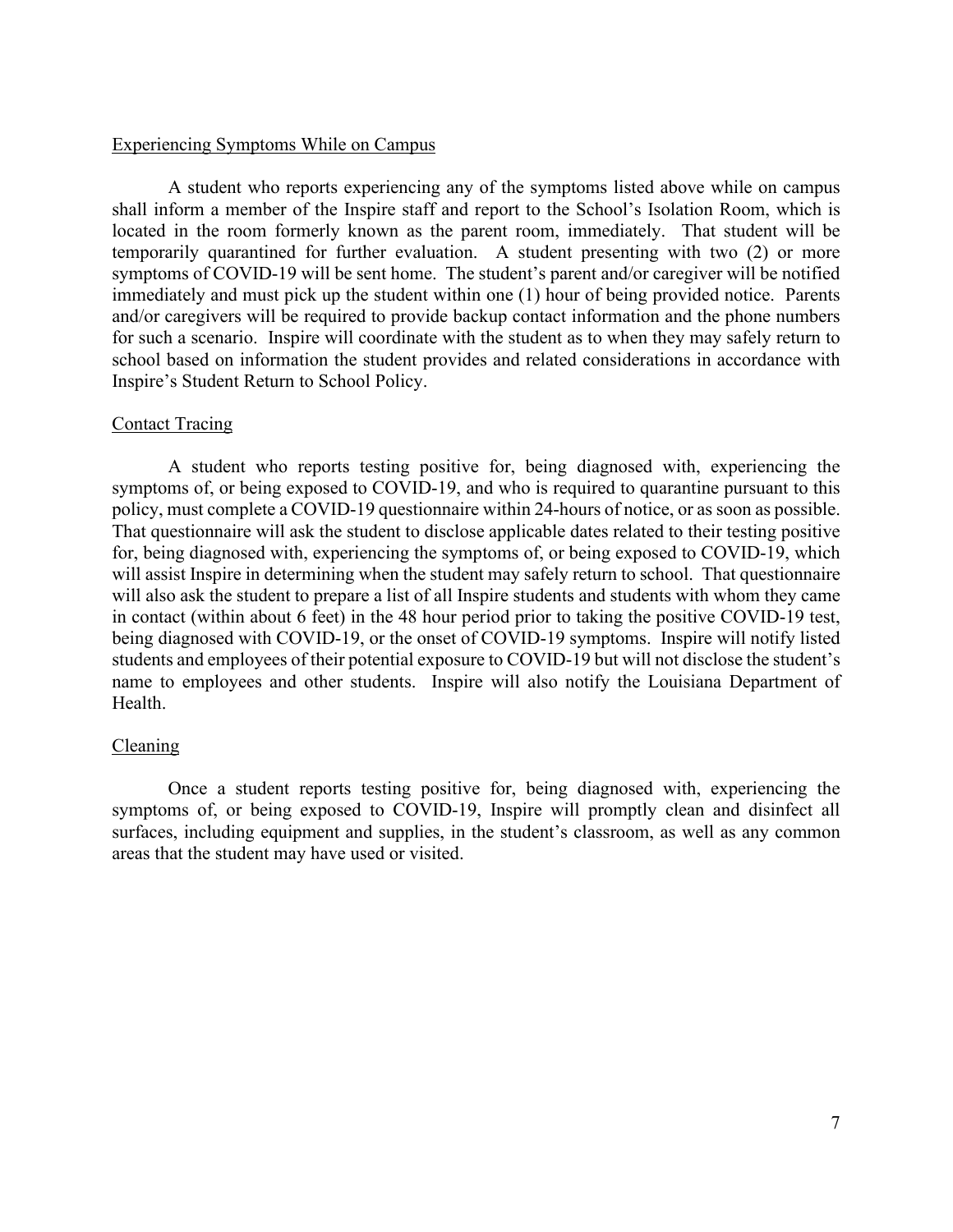#### **3. Student COVID-19 Isolation Room and On-Campus Quarantine Policy**

In order to safely and quickly identify potential cases of COVID-19 and separate those potential cases from the Inspire community, the School has established an Isolation Room for use during the 2020-2021 school year. The Isolation room is located in the room formerly known as the Parent Room. Inspire nurses or their designee will operate and supervise the Isolation Room at all times.

As noted in the COVID-19 Temperature Check Policy, a student experiencing one or more of the symptoms of COVID-19 must follow proper reporting procedures and present to the School's Isolation Room. A student exhibiting only one of the symptoms of COVID-19, other than a fever, may be allowed to remain in the Isolation Room for observation, where a Inspire nurse can assess whether the student needs to leave campus.

A student who presents with either a fever (100.4° F or higher) or with two or more of the symptoms of COVID-19 will remain in the Isolation Room, while another Inspire employee gathers the student's personal belongings. During that time, the student will be asked to (1) complete a questionnaire about their symptoms and the date of onset and (2) provide the names of all Inspire students and employees, if applicable, they came into contact with (within 6 feet) in the 48 hours prior to developing symptoms. An Inspire nurse or designee will immediately call the student's parent(s)/guardian(s) to come pick the student up from School. The student's parent(s)/guardian(s) must pick the student up from the School within one (1) hour of being contacted by the nurse.

Per CDC guidelines, a Inspire nurse will call 911 immediately for any student who exhibits one of the "Emergency Warning Signs." The nurse will notify the 911 operator that the student may have COVID-19. After calling 911, the nurse will contact the student's emergency contact as soon as possible.

A Inspire nurse will contact every student sent home from campus due to symptoms of COVID-19 within 24 hours to determine the status of their symptoms and potential return to work date. Inspire nurses will be tracking all COVID-19 reports and coordinating with the Louisiana Department of Health, as appropriate.

The Isolation Room will be cleaned and disinfected daily, and specific areas will be cleaned and disinfected immediately after coming into contact with a student or other individual who has presented with a fever; two or more of the symptoms of COVID-19; or one of the Emergency Warnings Signs of COVID-19.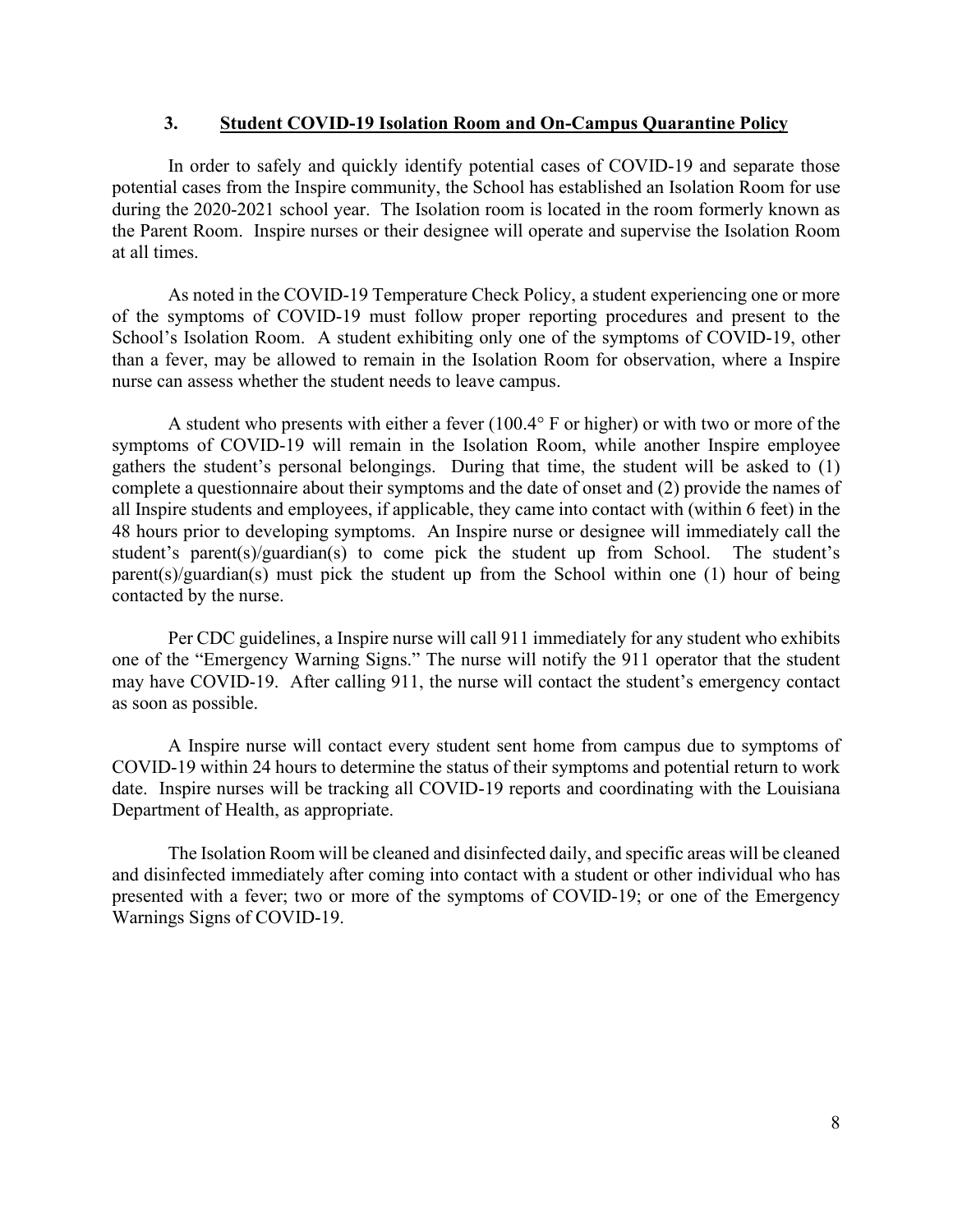#### **4. School Health and Safety Policy**

Based on recommendations issued by the CDC, OSHA, LDOE, BESE, and LDH, Inspire has implemented the following health and safety practices for the campus. These practices are meant to minimize the risks students may face for exposure to COVID-19 and mitigate the continued spread of the virus.

#### Hand Hygiene

Students must wash their hands with soap and water for at least 20 seconds or sanitize their hands upon arrival to campus, before leaving campus, before and after meal and restroom breaks, before and after using outdoor play equipment and every two hours throughout the workday. If soap and water is not available, students may use hand sanitizer or alcohol-based rub that will be provided by Inspire.

Students should avoid touching any doorknobs, handles, or buttons with a bare hand, and should wash their hands or use hand sanitizer immediately if they do so. Students also should avoid touching their face, eyes, mouth, and nose as much as possible while on campus.

## Social Distancing

Students are required to maintain at least six (6) feet of space between themselves and others. This distance requirement must be followed at all times while on campus, including outdoors, where possible. Students may not congregate together, may not visit the desks of other students (unless necessary to complete a task), and may not use other students' desks, computers, pens, or other supplies. Students are required to observe social distancing of at least six (6) feet apart while seated at desks or tables to the maximum extent possible.

Students are prohibited from engaging in physical contact of any kind with others on campus, including handshakes, embraces, fist bumps, or elbow bumps.

#### Group Sizes

The maximum permitted group sizes that may convene indoors in a single room, irrespective of room size, or outdoors at any given time are as follows:

| Emergency<br><b>Declaration Status</b> | Capacity       |
|----------------------------------------|----------------|
| Phase 1                                | 10 individuals |
| Phase 2                                | 25 individuals |
| Phase 3                                | 50 individuals |

Students are required to adhere to the maximum group size limitations at all times while on campus.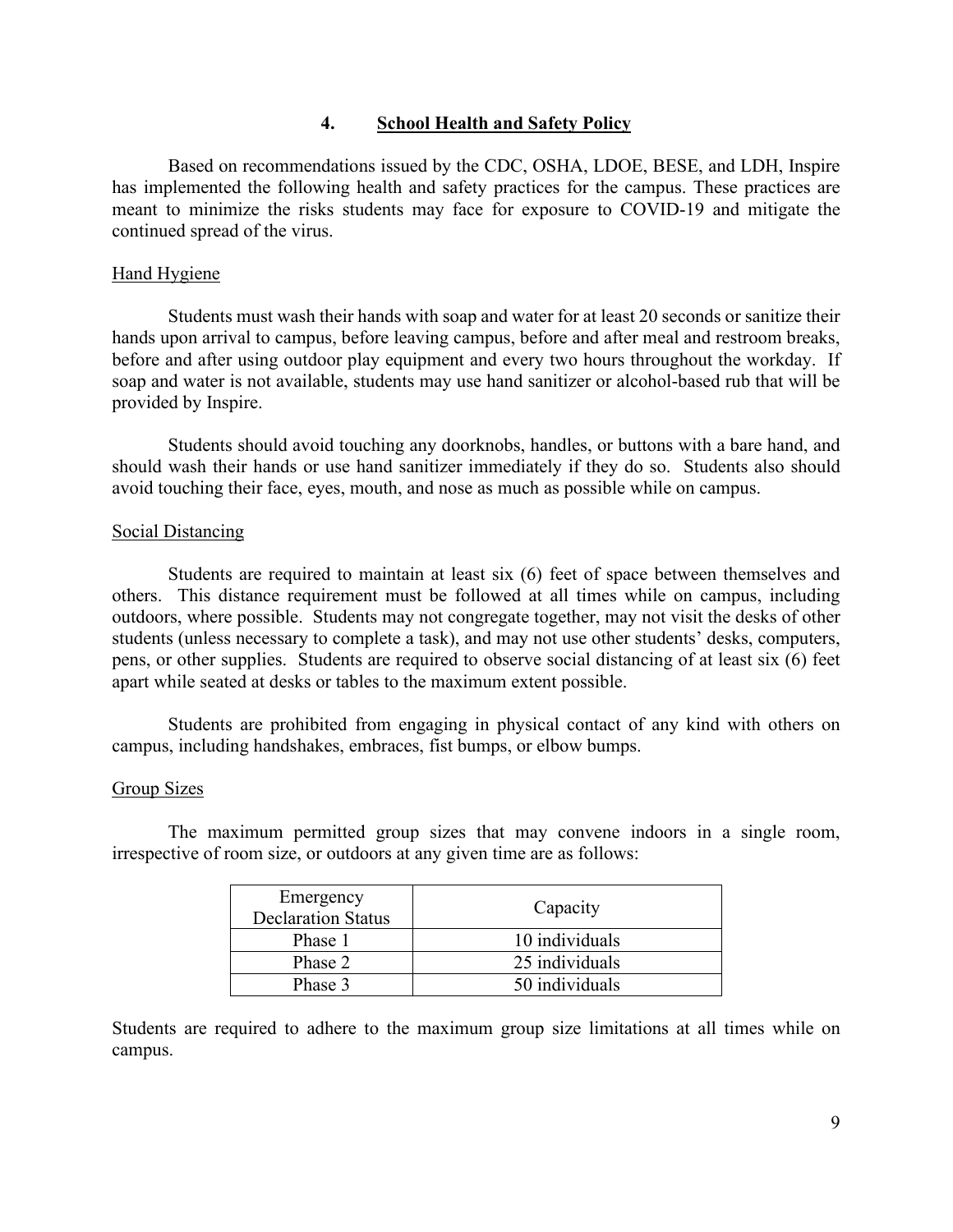All assemblies are limited to maximum group sizes and with social distancing of at least six (6) feet in place.

#### Group Composition

Students in Grade 2 or lower will be assigned to static groups. The static group composition will be maintained for as long as possible over the course of the 2020-2021 school year. Students in Grade 3 and above will continue to transition classrooms, while strictly adhering to physical distancing of six (6) feet in classroom and indoor settings to the maximum extent possible.

The composition of a group may change if students are unable to maintain a physical distance of at least six (6) feet from other students and adults in a classroom or indoor setting, to the greatest extent possible.

Students with disabilities will continue to receive special education and related services in the least restrictive environment.

#### Group Meetings Prohibited

Until further notice, in-person meetings, including clubs, on campus will be strictly prohibited unless notified otherwise by the School. All meetings for the 2020-2021 school year will therefore be held virtually. This virtual meeting requirement will apply even where one or more of the attendees are on-campus. Students who are on-campus at the time of a scheduled meeting shall still attend the meeting virtually.

#### Respiratory Etiquette

Students must cough or sneeze into a tissue and dispose of that tissue immediately. If a tissue is not available, students should cough or sneeze into a clothed elbow.

#### Mandatory Face Masks or Coverings

Students in the  $3<sup>rd</sup>$  grade and above are required to wear a face mask or covering at all times when inside the school facility to the greatest extent possible and practical. Students in the 2<sup>nd</sup> grade and below may wear a face mask or covering when inside the school facility. Face coverings should be worn in all areas of the School, including classrooms, during arrival, dismissal, and any other transition within the School building. While inside the school facility, children under the age of 2 or individuals with severe breathing difficulties should not wear face coverings. Because of the limited supply of face masks in the marketplace, the Inspire encourages students to obtain and wear their own face masks or coverings. Fabric face masks and coverings should be washed after each use. If a student does not have their own face mask or covering, Inspire will supply a face mask or covering for the student. Face coverings must cover the nose and mouth of the wearer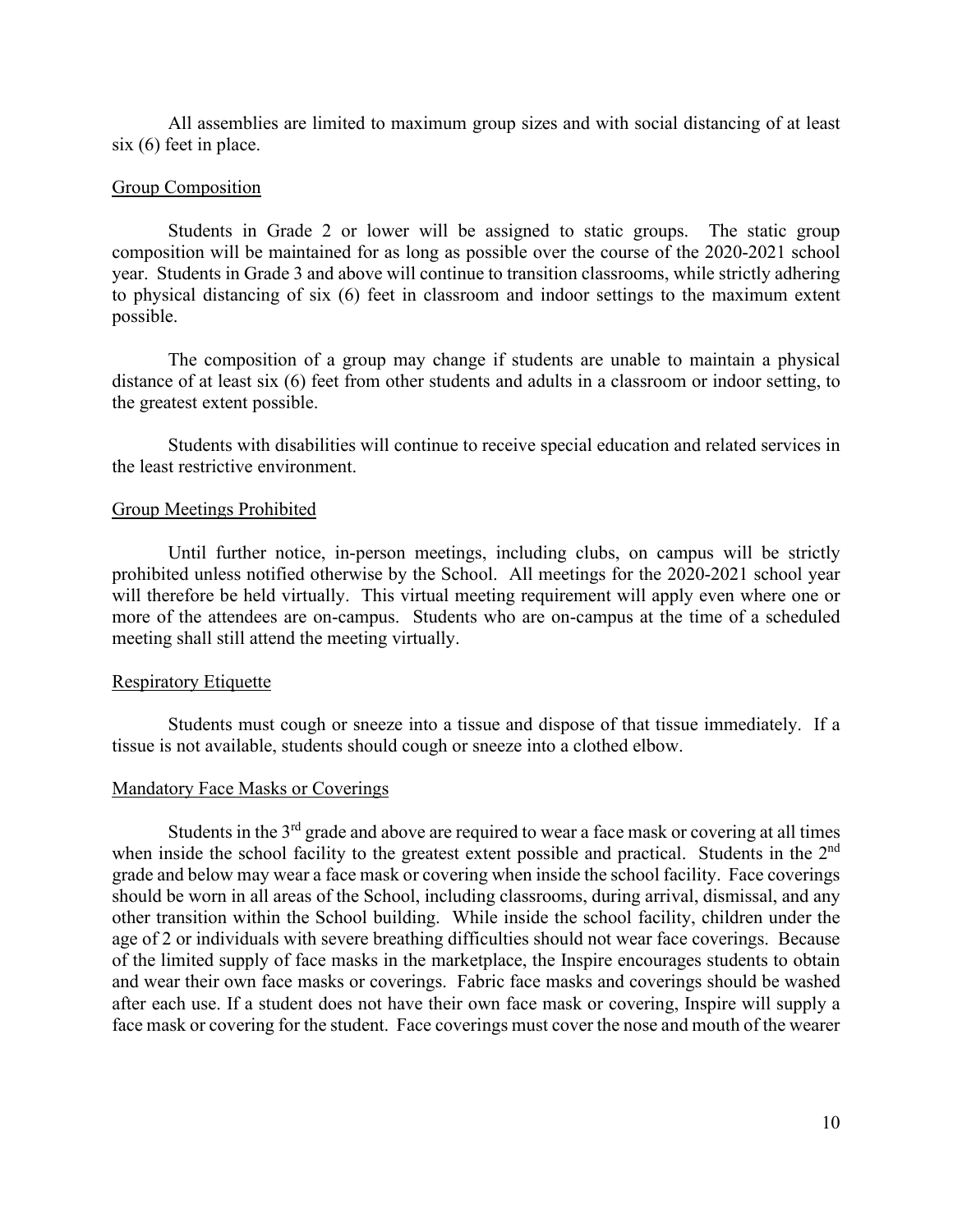for the purpose of forming a barrier to droplets or airborne particles that are coughed, sneezed or exhaled when talking.  $\frac{1}{1}$  $\frac{1}{1}$  $\frac{1}{1}$ 

#### Mandatory Cleaning and Disinfecting By Students

While Inspire has engaged cleaning and disinfecting services for the campus through facility services and an outside vendor, it is important that students do their part to help keep their own equipment and classroom desk space clean and disinfected. The Inspire will provide each classroom, workspace, and other applicable area with disinfecting wipes or disinfecting spray and paper towels. High touch surfaces will be cleaned multiple times per day. Students are expected to clean and disinfect their classroom workspace thoroughly multiple times. This cleaning should include their personal desk or workspace top, computer equipment, etc.

## Restrictions on Athletics

No student is permitted to participate in contact or high-risk sports on the School's campus when the State of Louisiana is in Phases 1 and 2. When the State of Louisiana is in Phase 3, contact/high-risk sports are allowable within defined groups.

## Restrictions on Elevator and Stair Usage

No more than 1 person may ride the elevator at a time and should only be used by those with a physical need.

Each stairwell on campus will be restricted to one-way usage and will be marked accordingly with signage.

#### Restrictions on Shared Objects

Use of equipment, supplies, and other objects, including but not limited to electronic devices, books, toys, games, learning aids, and art supplies, must be limited to an individual student to the fullest extent possible and not shared among multiple students. To the extent these items are used by more than one student, the item will be cleaned and disinfected between each student's use by Aramark.

Each student's belongings will be stored separately from others' and in individually labeled containers, cubbies, or other areas designated in the classrooms.

# Restrooms

No more than 2 people at a time are permitted in a multiple-stall restroom, unless otherwise unavoidable; and no more than 1 person at a time is permitted in a single-stall restroom. Students must wash their hands for at least 20 seconds prior to leaving the restroom and are encouraged to use a paper towel or tissue to open and close the restroom door when exiting.

<span id="page-10-0"></span><sup>&</sup>lt;sup>1</sup> Medical and disability exceptions may be requested, if needed, by contacting NHA Leaves Department.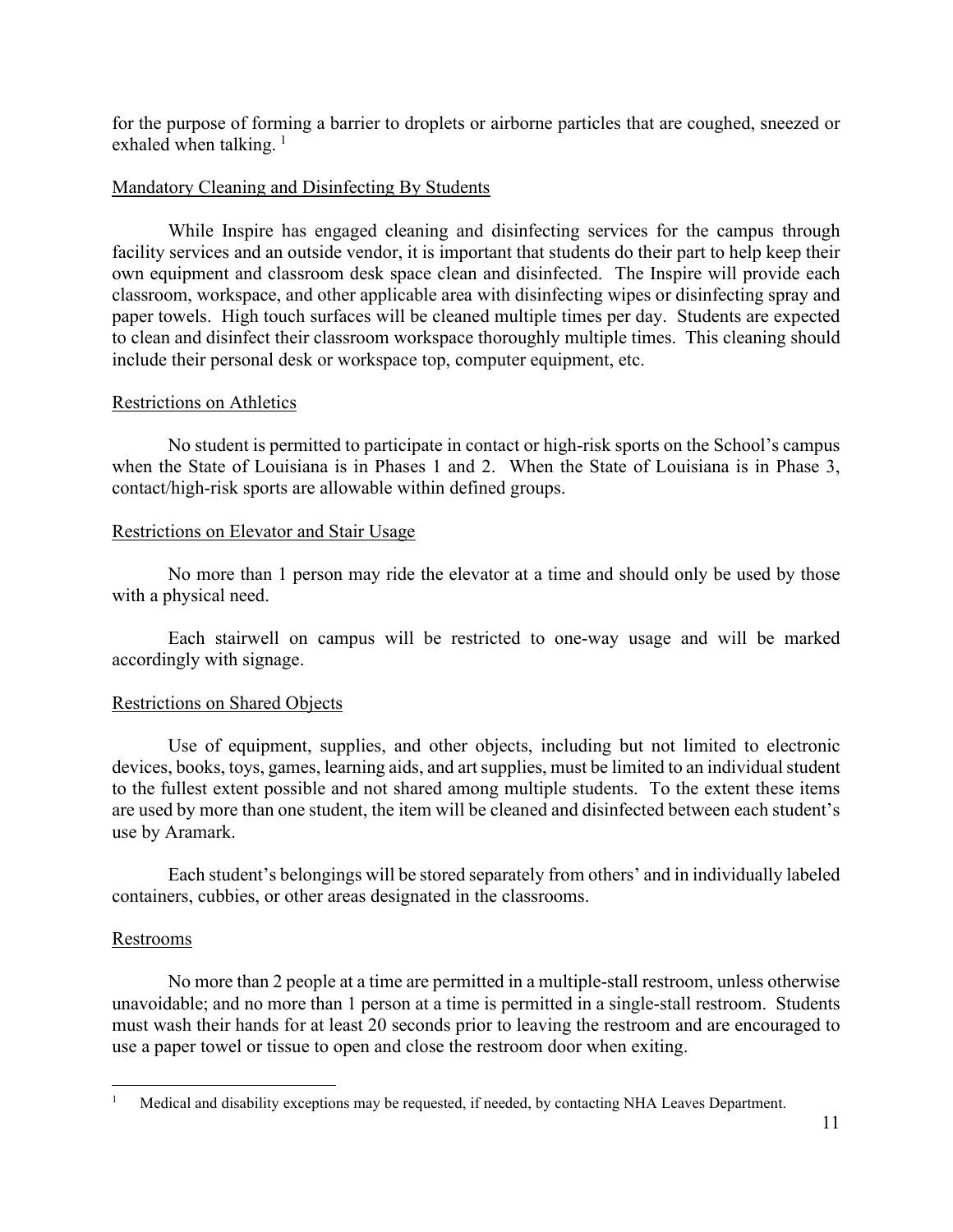# **Transportation**

School buses used to transport students will not exceed the following maximum capacity requirements:

| Emergency<br><b>Declaration Status</b> | Capacity                               |
|----------------------------------------|----------------------------------------|
| Phase 1                                | 25% including adults of the school bus |
|                                        | manufacturer capacity                  |
| Phase 2                                | 50% including adults of the school bus |
|                                        | manufacturer capacity                  |
| Phase 3                                | 75% including adults of the school bus |
|                                        | manufacturer capacity                  |

Passengers on a school bus must be spaced to the greatest extent possible as follows:

| Emergency<br><b>Declaration Status</b> | Spacing                                                                                                                                                   |
|----------------------------------------|-----------------------------------------------------------------------------------------------------------------------------------------------------------|
| Phase 1                                | passengers must ride one per seat.<br>Every other seat must remain empty.<br>Members of the same household may<br>sit in the same seat or adjacent seats. |
| Phase 2 and 3                          | passengers must be dispersed<br>throughout the bus to the greatest<br>extent possible.                                                                    |

The School may require temperature checks prior to any student boarding the school bus. Any student with a temperature of 100.4 or greater will not be allowed to board the bus.

# Medical or Disability Exceptions

Any student requesting medical or disability impact exceptions or accommodations relating to the policies herein should contact the Principal for further directions.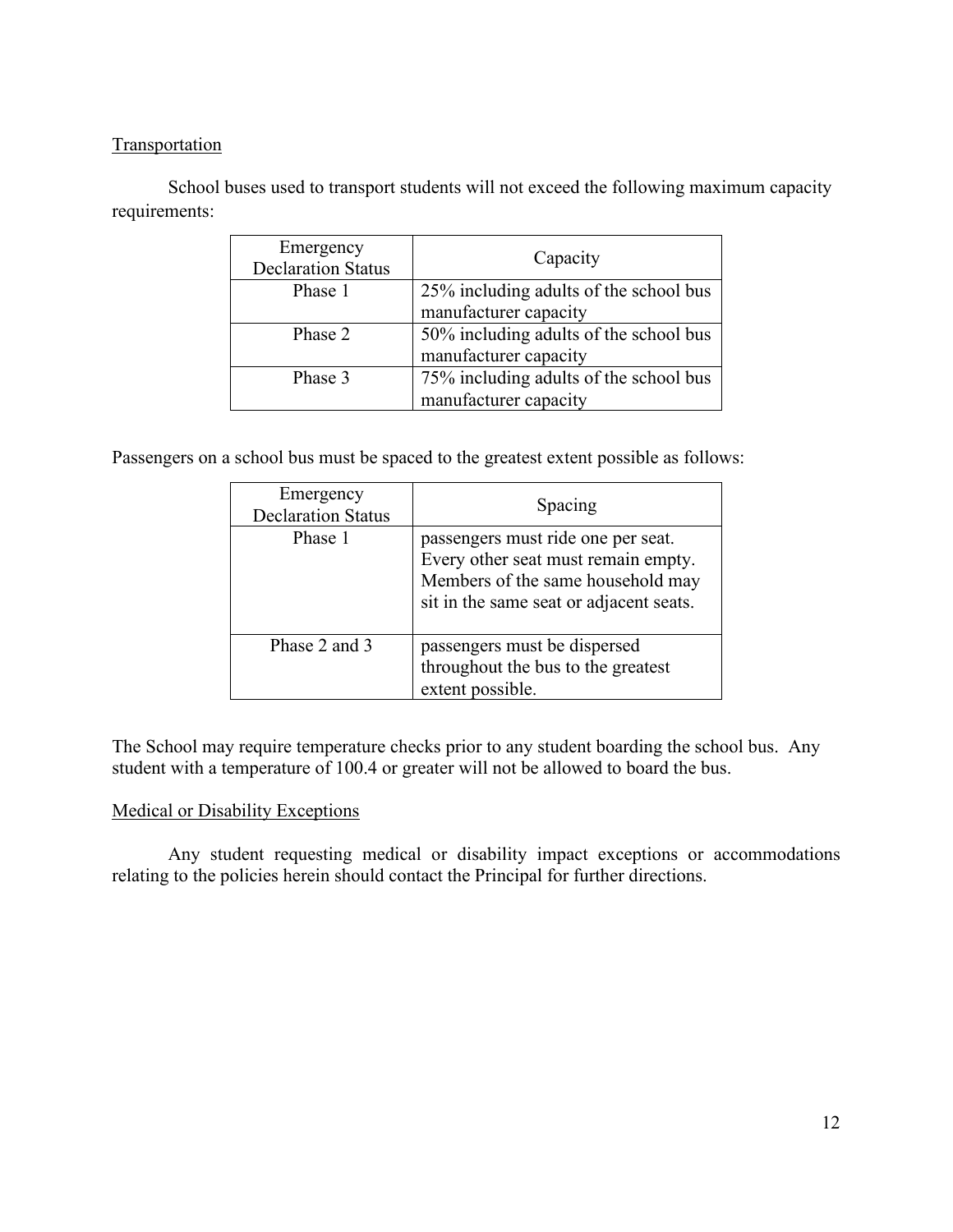# **5. COVID-19 Student Return to School Policy**

A student who has been exposed to, been diagnosed with, experienced symptoms of, or tested positive for the COVID-19 virus will be required to quarantine away from school. Inspire will allow a student to return to campus only after it determines that the student is unlikely to pose a direct threat to the health and safety of the rest of its community. The timelines referenced below are consistent with guidelines issued by the CDC at the time of the publication of this policy.

#### Mandatory Quarantine from School

A student will be required to quarantine away from school under the following circumstances:

- A student who has been exposed to another individual who has been diagnosed with or tested positive for the COVID-19 virus must quarantine away from school for up to 14 days from the date of exposure. Exposure for COVID-19 purposes is defined by the CDC as being within about 6 feet of another individual.
- A student who has been diagnosed with COVID-19 must quarantine away from school for up to 14 days from the date symptoms first appeared.
- A student who has tested positive for COVID-19 must quarantine away from school for up to 14 days from the date they took the test which produced a positive result.

#### Timelines for Return to School from Quarantine

1. Symptomatic Students

A student who is symptomatic for COVID-19, whether tested or not, may return to school only if (i) at least 3 days (72 hours) have passed without a fever and without the use of medicine that reduces fever; (ii) other symptoms have improved (i.e., cough or shortness of breath have improved); and (iii) at least 10 days have been passed since their symptoms first appeared. Inspire may require a symptomatic student to obtain a negative COVID-19 test result prior to returning to school. In such a case, the student must produce a copy of their negative test result to Inspire at least 24 hours prior to returning to campus.

2. Asymptomatic Students

A student who was exposed to COVID-19 but was asymptomatic may return to school only if (i) at least 14 days have passed since the date of their exposure; and (ii) they continue to have no symptoms since the date of their exposure. A student who tested positive for COVID-19 but was asymptomatic may return to school only if (i) at least 10 days have passed since the date of their first positive test; and (ii) they continue to have no symptoms since the test. Inspire may require an asymptomatic student to obtain a negative COVID-19 test result prior to returning to school. In such a case, the student must produce a copy of their negative test result to Inspire at least 24 hours prior to returning to campus.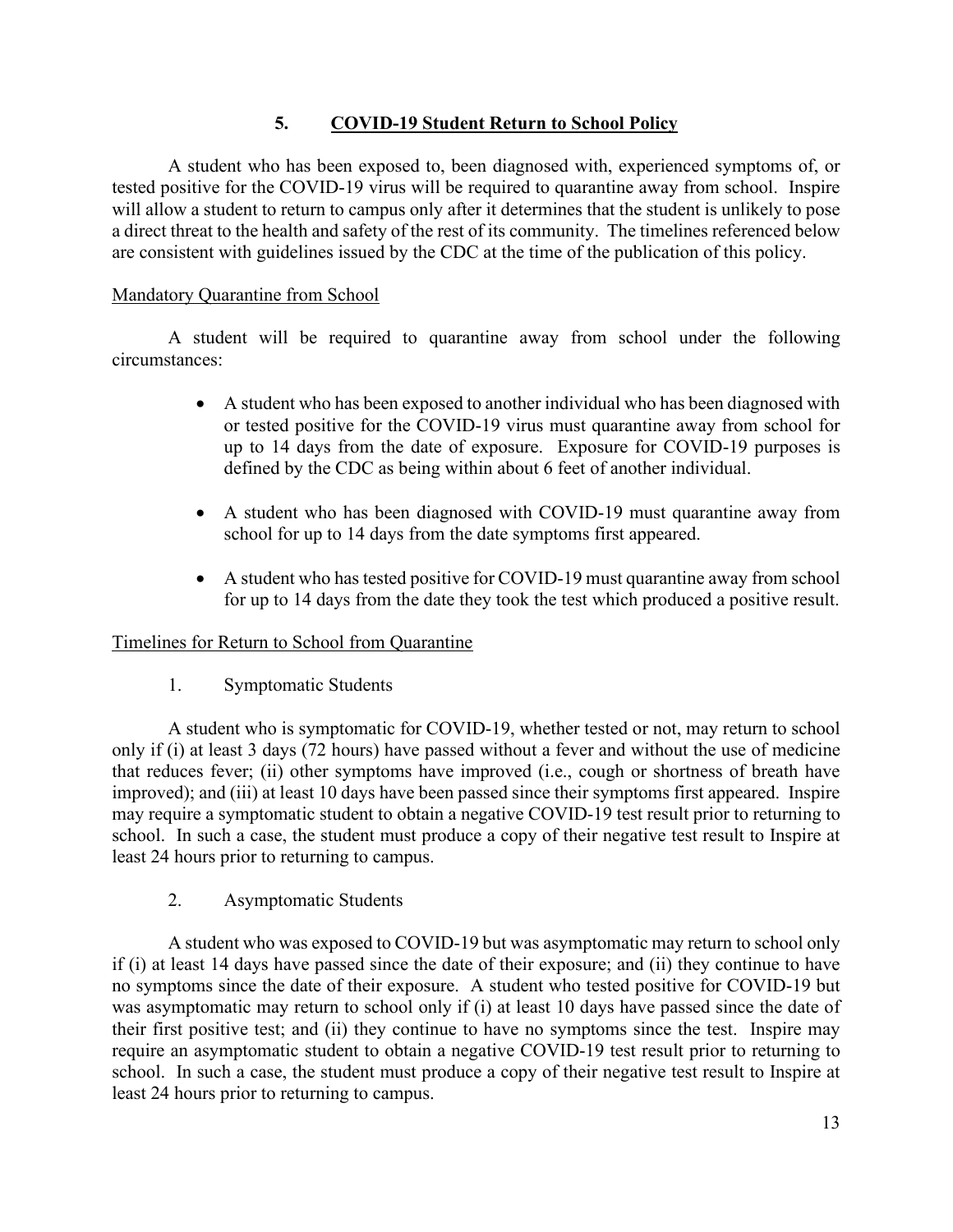# **6. COVID-19 Virtual Learning Policy**

Due to the seriousness of COVID-19 and its potential impact on student health, Inspire is preparing for four possible learning environments that may be necessary throughout the 2020-21 school year. We have created detailed plans around in-person, remote/virtual, and hybrid learning scenarios. The virtual learning option will also be made available to a student who is quarantined as a result of COVID-19 but may be asymptomatic or otherwise well and capable of continuing virtual/online learning. This COVID-19 Virtual Learning Policy sets forth the expectations for students with regard to attendance, equipment, and other issues.

## **A. Hybrid and Complete Distance Learning Options**

- In-person: a return to a traditional classroom environment
- Remote: teaching and learning done completely at home
- Virtual: teaching and learning in a fully online environment
- Hybrid: a combination of in-person and remote instruction

If a student's or family's plans change, the learning option selection may be changed by notifying Inspire.

#### **B. Attendance**

The Louisiana instructional minute requirement is in place for the 2020-2021 school year. The requirement can be met through face-to-face instruction or through remote learning models where equitable instructional minutes are met through live teacher led lessons, recorded lessons, and worksheet assignments.

#### **C. Programming Determination**

Student placement determination in a distance or in person education program will be made in consultation with the parent or custodian. Please contact the Principal about student placement.

Student placement determination will take into consideration each student's unique academic, social, emotional, familial and medical needs as identified by the parents and the students.

#### **D. School Equipment**

Inspire shall issue to each student equipment to enable them to engage in virtual learning remotely. The following provisions apply to the use of any Inspire-provided equipment, including computer devices and other hardware and software, (collectively "Inspire-Provided Equipment") for any remote access: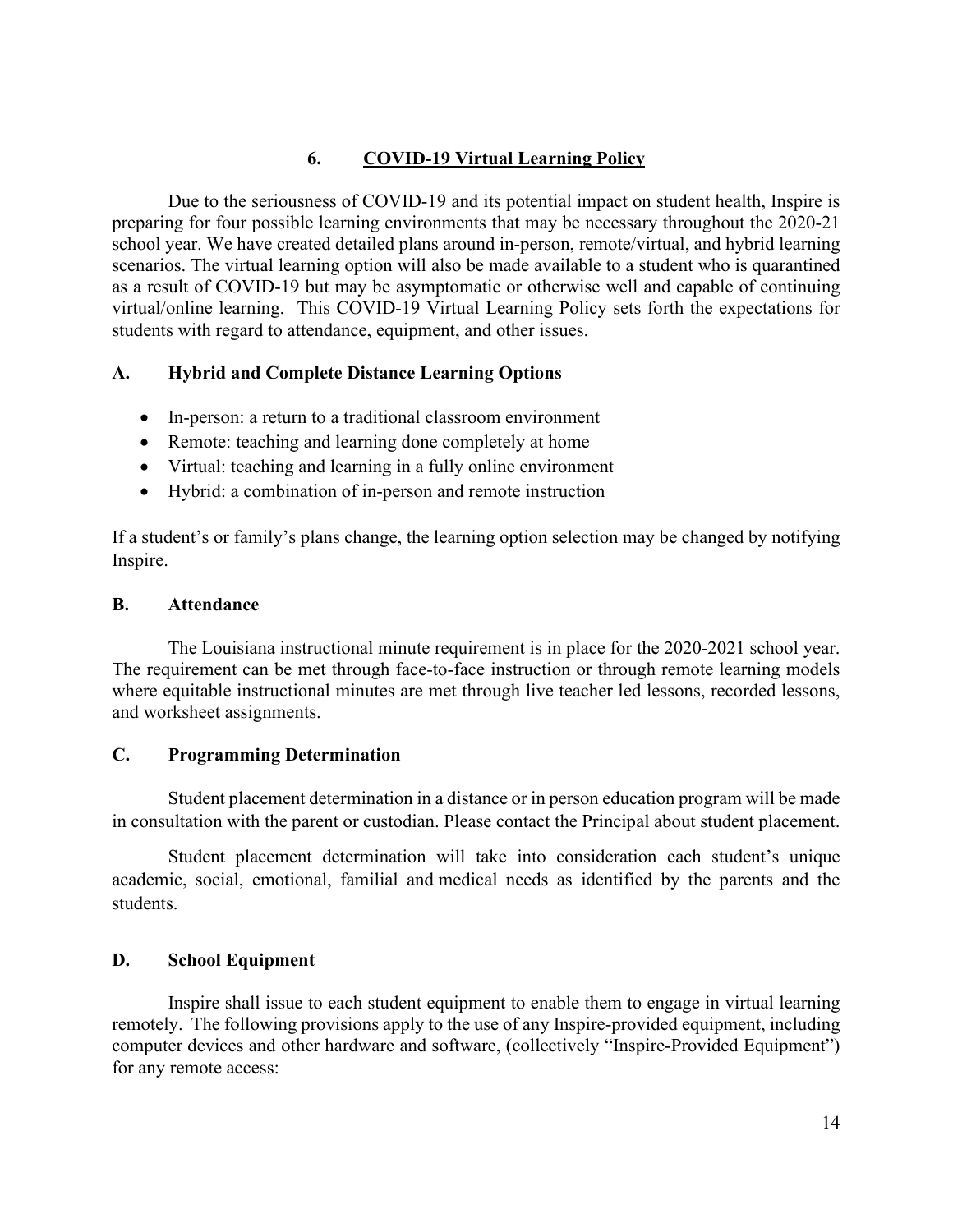- Student agrees to abide by all computer and social media policies and procedures outlined in the Parent and Student Handbook and in this COVID-19 Parent and Student Policies.
- Inspire may provide certain equipment and software for students to remotely access the network. The equipment must be handled as it would be if working on-site, and in adherence to School's policies and procedures.
- Student agrees that the Inspire-Provided Equipment, and any records, information, data, files, and any other information or property of the School ("Property") belong to and remain the Property of Inspire while the student is authorized to remotely access the network. Such Property must be returned without damage and in good working order to the School by the end of the school year, or within 48 hours of when the School requests the Property to be returned whichever is earlier. In the event Inspire-Provided Equipment is lost, stolen or misplaced, Inspire should be notified immediately so that appropriate steps can be taken to remotely trigger the timely deletion of any confidential or sensitive information contained on the equipment. All Property issued (other than information and records, which shall still be deemed Property) will be detailed below. If any student fails to timely return Property without damage and in good working order, they will reimburse the School for all unreturned or damaged Property.
- Inspire-owned software may not be duplicated except as explicitly authorized by Inspire in writing. Installation of software on Inspire-Provided Equipment must be approved and installed under the supervision of the School.
- Students should assume no right of privacy in the use of Inspire-Provided Equipment used by the student as part of virtual learning. The School reserves the right to monitor these systems or equipment for any lawful purpose at any time, in accordance with federal and state law.
- Inspire-Provided Equipment is only to be used for fulfilling School business responsibilities. No Inspire-Provided Equipment is to be used for personal reasons; students are prohibited from incurring any fees or charges as a result of personal use of Inspire-Provided Equipment and subsequently billing those fees and charges to the organization. If equipment, accessories and/or service fees or charges result from personal use of Inspire-Provided Equipment, the student is responsible for making payment for those fees and charges and any related billing costs.

#### **E. Violations**

Any violation of this Policy must be immediately reported to Inspire. Violating the COVID-19 Virtual Learning Policy, may result in disciplinary action.